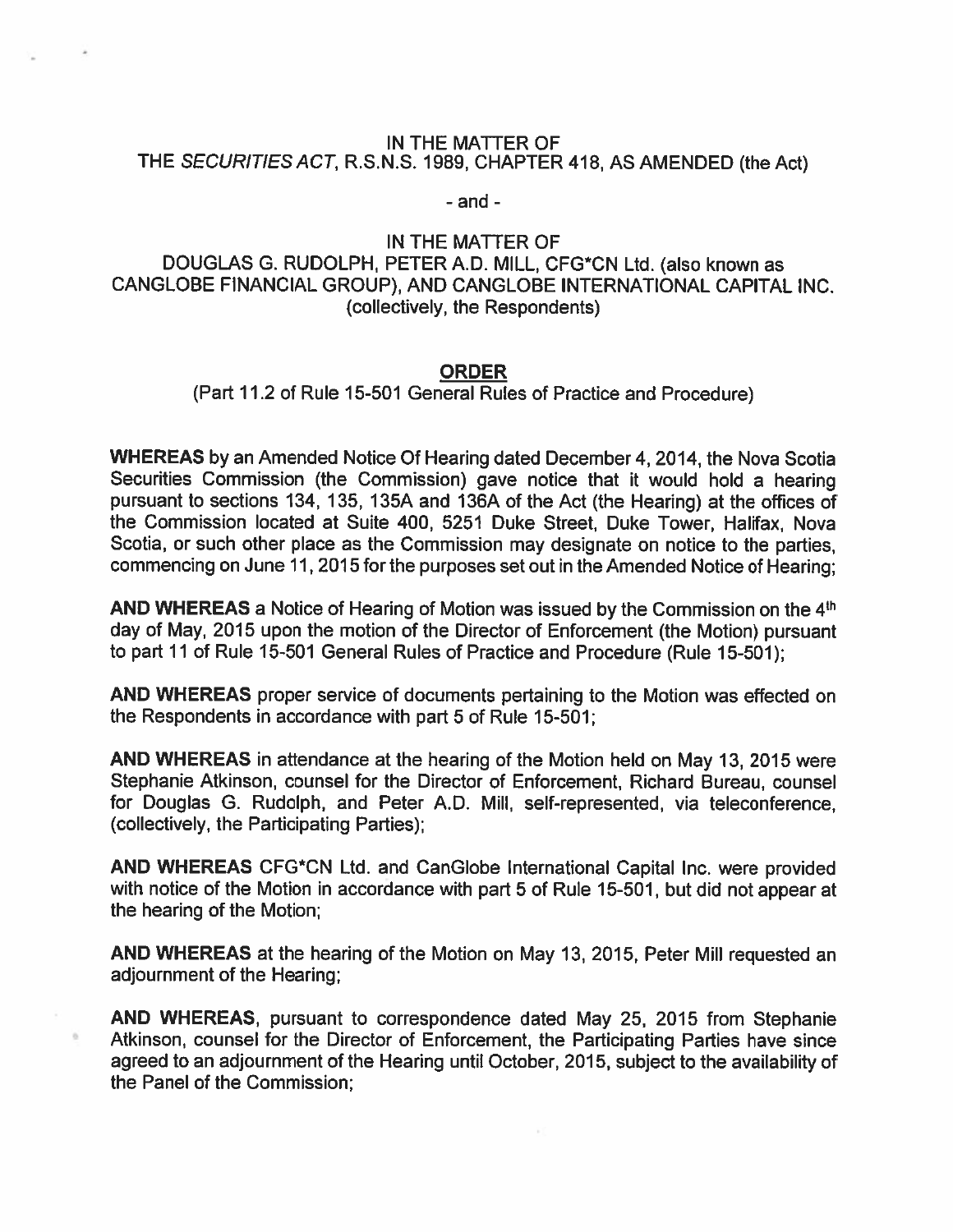AND WHEREAS, pursuant to part 11.2 of Rule 15-501, the Commission may, upon the hearing of <sup>a</sup> motion, make any order it deems just in the circumstances on any issue brought before the Commission;

AND WHEREAS, pursuant to part 18.2 of Rule 15-501, the Commission may issue general or specific procedural directions at any time before or during the Hearing;

AND UPON the consent of the Participating Parties to adjourn the Hearing until October 2015;

AND UPON the Commission determining it is in the public interest to make this Order;

IT IS HEREBY ORDERED, pursuant to part 11.2 of Rule 15-501, that:

- 1. The parties shall be bound by the terms and conditions of this Order and shall be continued to be bound by the terms and conditions of all previous Orders;
- 2. The Hearing, to be held at Suite 400, <sup>5251</sup> Duke Street, Duke Tower, Halifax, Nova Scotia, or such other <sup>p</sup>lace as the Commission may designate on notice to the parties, is adjourned until the following dates, from 9:30 <sup>o</sup>'clock in the forenoon to 4:30 <sup>o</sup>'clock in the afternoon each day, or so soon thereafter as the hearing can be held:

October 13 to 15, 2015, inclusive; October 19 to 22, 2015, inclusive; October 26 to 29, 2015, inclusive; November 9 and 10, 2015; November 12, 2015; November 16 to 19, 2015, inclusive; and November23 and 24, 2015;

3. Any motions to further delay the Hearing (a Motion to Adjourn) shall be filed with the Secretary of the Commission by no later than September 15, 2015, and shall be complete with submissions and supporting documentation; Any remaining party supporting such motion shall have until September 22, <sup>2015</sup> to file their supporting argument and jurisprudence. Any party responding to such motion will have until September 29, <sup>2015</sup> to file their response with argument and supporting jurisprudence.

DATED at Halifax, Nova Scotia, this  $\overbrace{2}^{++}$  day of June, 2015.